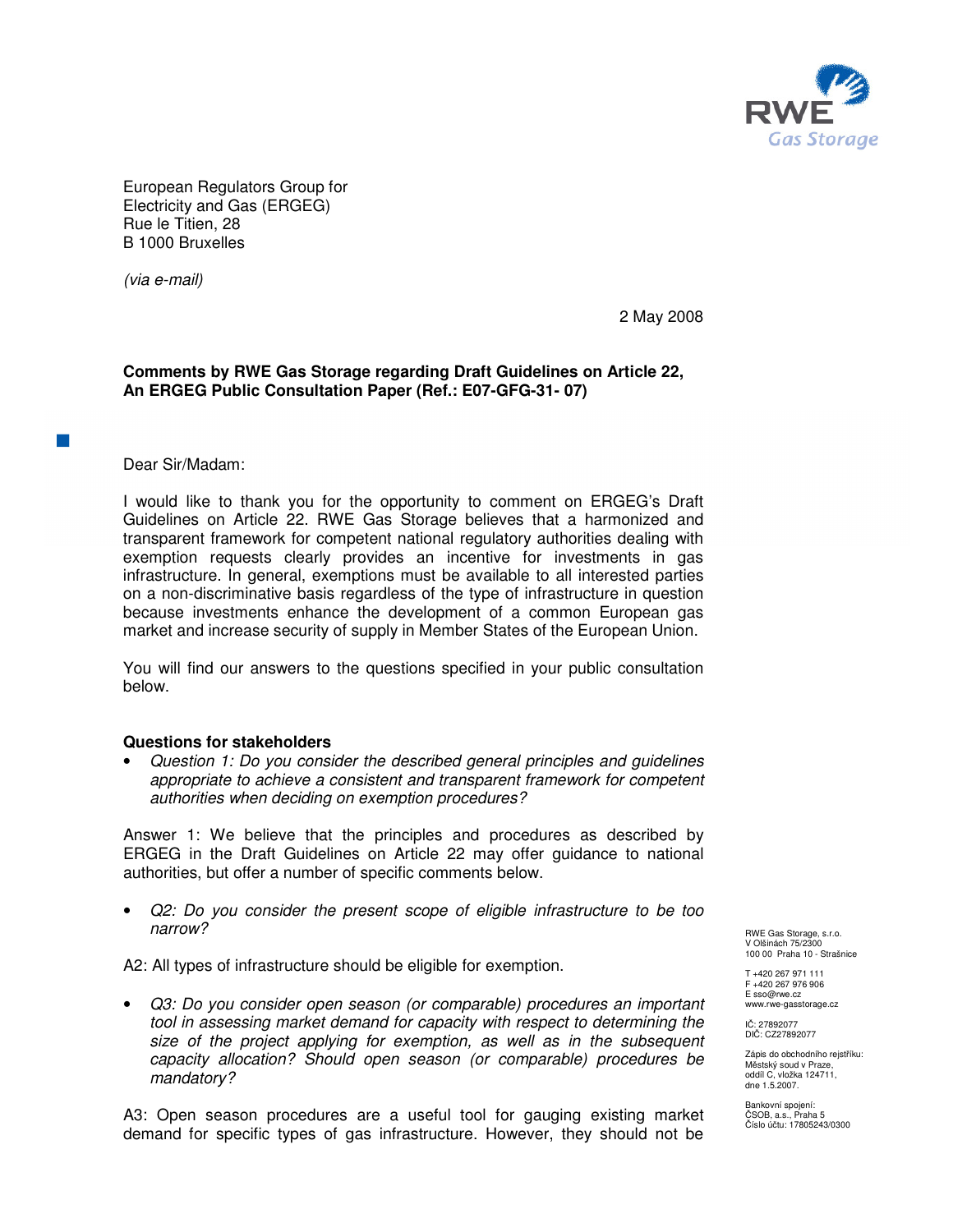

mandatory as underground storage projects can have extremely long lead times (up to 10 years or even more) and open seasons may not always be the best way forward, in particular when the existing market situation is adverse, thus discouraging investment in storage in the present and resulting in shortage of storage capacity in the long run.

• Q4: Should open seasons also be used to allocate equity?

A4: No. Equity in projects should be always determined by the initiator(s) of the given project and the initiator(s) should be able to choose his or their partners as he or they see fit for the project's success.

• Q5: Some stakeholders think that Art. 22 should be applied differently to LNG terminals as they may be generally better suitable for enhancing competition and security of supply than other types of eligible infrastructure. What is your point of view on this? If you agree, how should this be reflected in the guidelines?

A5: Please see the position of GLE.

• Q6: Are the described criteria for assessing the effects of an investment in infrastructure on enhancement of competition in gas supply appropriate?

A6: Yes, the described criteria for assessing infrastructure investments enhancing competition seem to be appropriate.

• Q7: Are the described criteria for assessing the effects of an investment in infrastructure on enhancement of security of supply appropriate?

A7: We believe that the list of criteria used to determine whether infrastructure investments enhance security of supply should not attempt to be exhaustive as there are numerous ways in which security of supply can be enhanced.

• Q8: Are the described criteria for the risk assessment appropriate?

A8: As the criteria seem to apply only to rTPA, we believe it is necessary to clearly state that exemptions may be granted under Article 22 to infrastructure with both nTPA and rTPA. Also, it is not clear how anti-hoarding mechanisms would be applied to exempted capacity in case of a partial exemption and how it would be established that capacity hoarding is taking place.

• Q9: Are the described criteria for assessing whether the exemption is not detrimental to competition or the effective functioning of the internal gas market or the efficient functioning of the regulated system to which the infrastructure is connected, appropriate?

A9: The criteria seem to be appropriate. In any case, applications for an exemption require a thorough analysis on a case-by-case basis taking into account all aspects and issues.

• Q10: To what extent should consultations with neighboring authorities be done?

A10: Investment in storage need not be consulted with the authorities in neighboring countries.

• Q11: Parts 3.3.1.1 and 3.3.1.2 of the proposed guidelines deal respectively with partial and full exemptions. Do you consider the described decisions